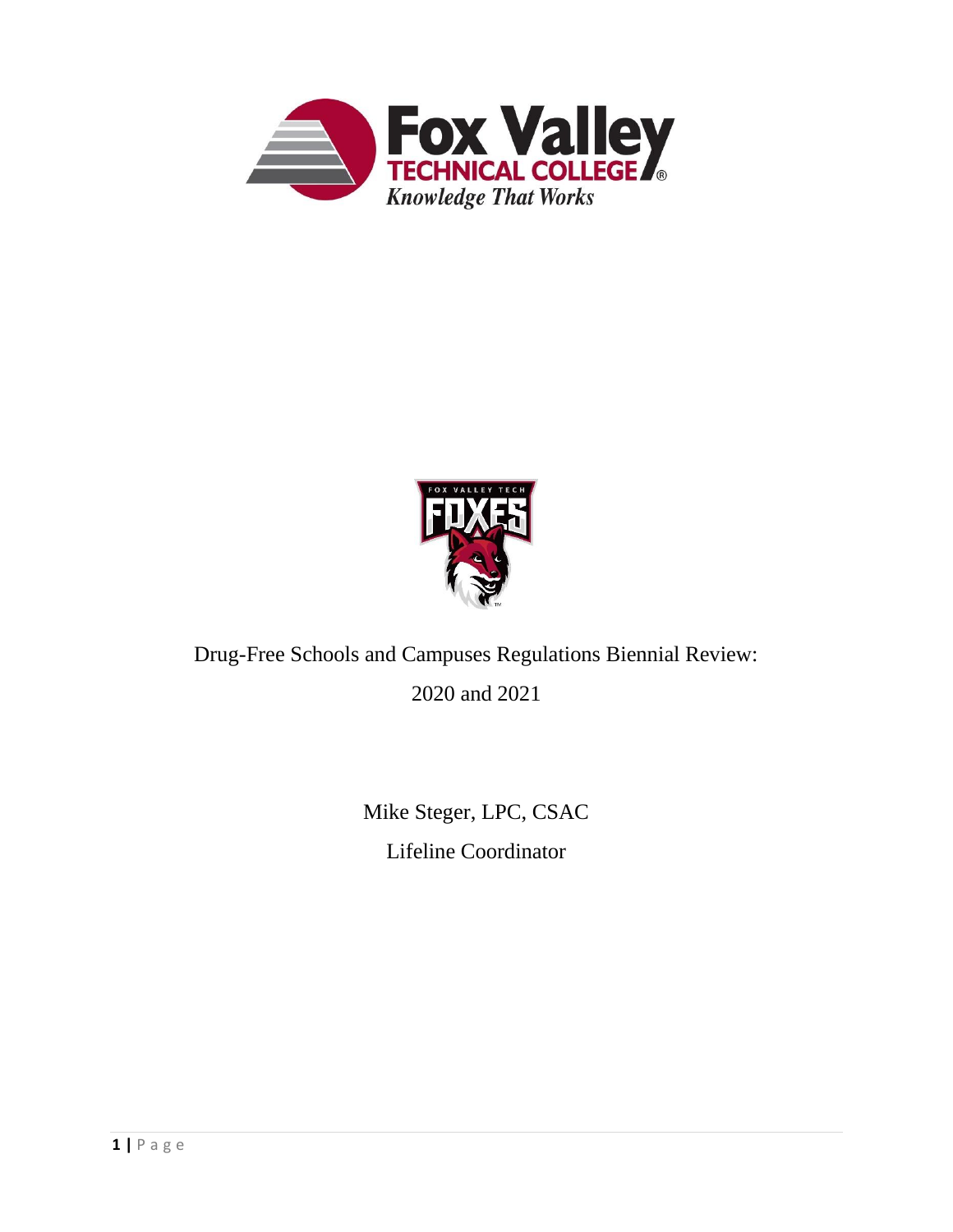# **Table of Contents**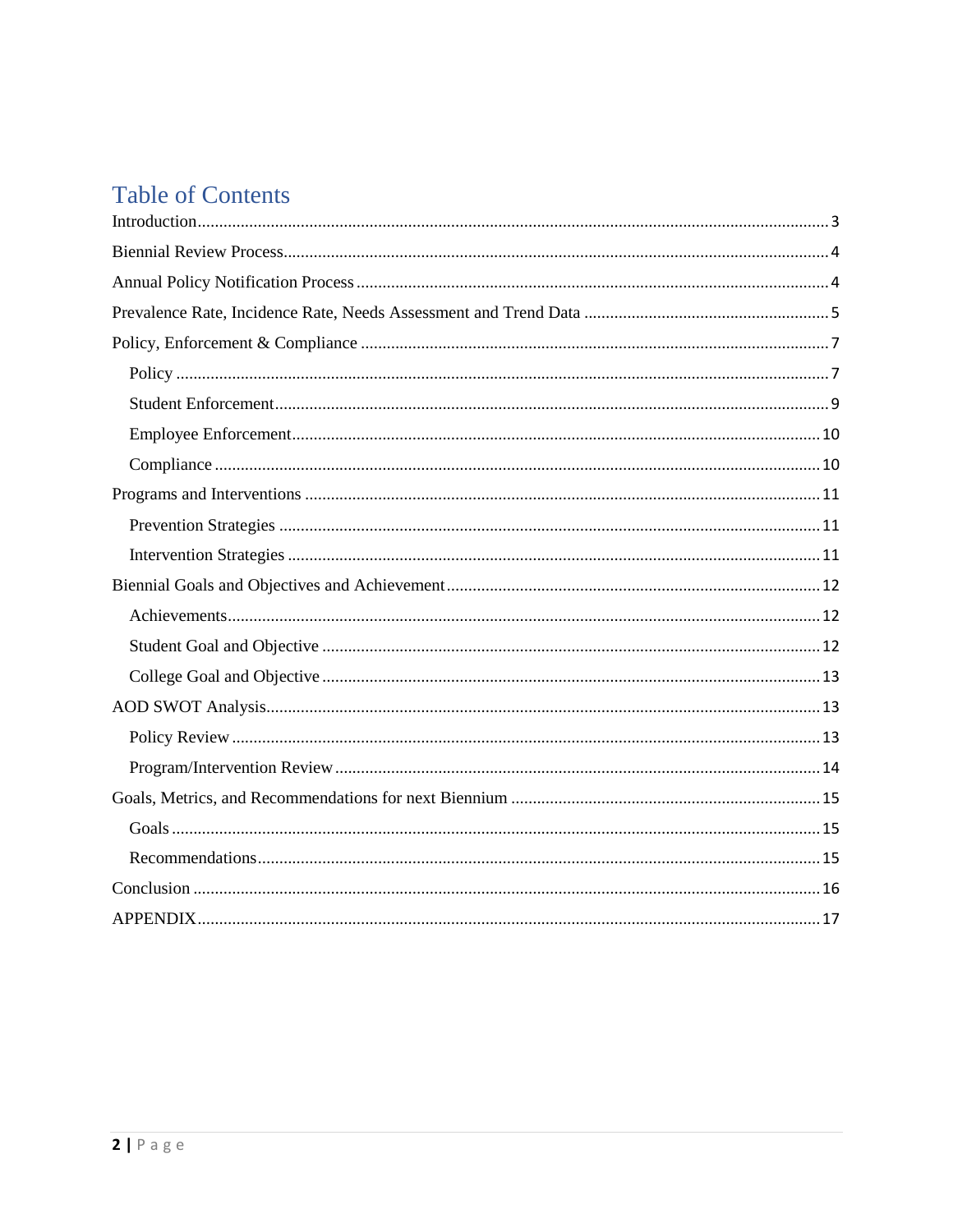## <span id="page-2-0"></span>**Introduction**

Fox Valley Technical College (FVTC) supports the goals and policies of a drug and alcohol-free educational environment and workplace and is committed to providing students, faculty, staff, and visitors a safe and healthy campus and workplace. FVTC recognizes the health risks associated with controlled substance use and alcohol misuse and is committed to supporting students and employees who seek treatment for these issues. FVTC also recognizes that controlled substance use and alcohol misuse diminish workplace productivity, student learning and presents concerns for overall campus safety

The Drug Free Schools and Communities Act (DFSCA) requires that Fox Valley Technical College create and execute a drug and alcohol-free prevention program to prevent unlawful possession, use, and/or distribution of any narcotics or alcohol on campus or at any campus event. In addition, we are to conduct a biennial review for the College to measure its effectiveness of prevention and intervention strategies and confirm that disciplinary actions are being handled consistently.

This report was prepared in collaboration with partners across our college and respectfully submitted for general reference.

Talm/  $\overline{\phantom{a}}$ 

Mike Steger Mental Health Counselor LPC, CSAC

Christopher f. afathery

Dr. Chris Matheny Fox Valley Technical College President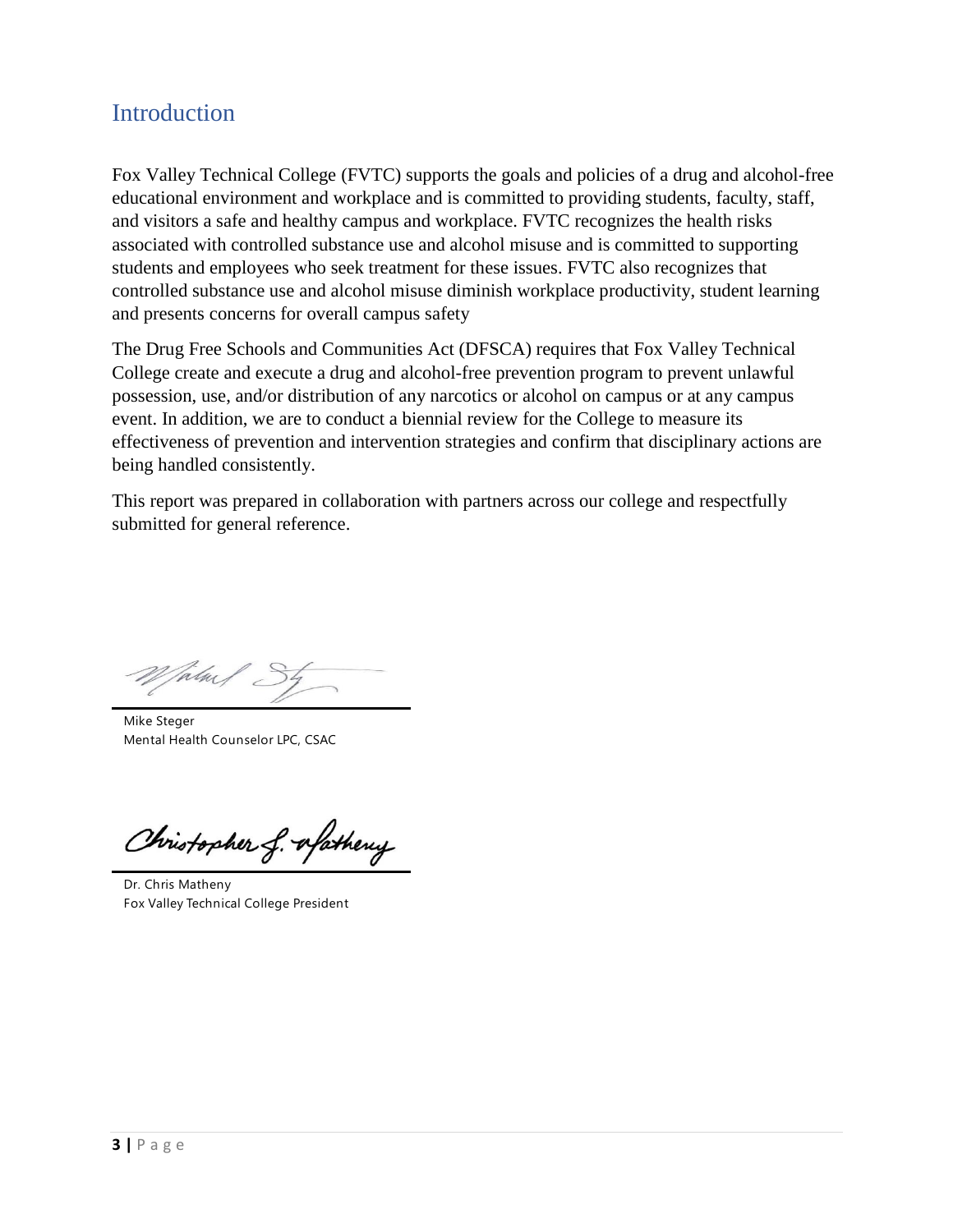## <span id="page-3-0"></span>Biennial Review Process

The biennial review covers the period of January 1, 2020, through December 31, 2021. The review is conducted by Mike Steger, Licensed Professional Counselor and Substance Abuse Counselor at FVTC. Members participating in the review are William Green, Student Conduct Manager; Dan Squires, Manager of Counseling and Support Services; Kellie Stegath, Student Services Administrative Assistant; Derek Reiter, Security Services Manager; Nathan Kafka, Interim Student Life Manager; Terleen Cheslock, Strategic Human Resources Manager; and Hannah Westfahl, Strategic Human Resources Manager.

Drug and Alcohol information for employees and students can be found

[Drug and Alcohol Free Campus and Workplace](https://www.fvtc.edu/Portals/0/PDFs/About-Us/Policies/Health-Safety/Drug-And-Alcohol-Free-Campus-And-Workplace.pdf)

## <span id="page-3-1"></span>Annual Policy Notification Process

Each year, the College is required to publish the Annual Security Report by October 1 in accordance with the Jeanne Clery Disclosure of Campus Security Policy and Campus Crime Statistics Act (The Clery Act).

Security Services take any crimes or threats against students, staff, and visitors to the campus very seriously. We consider the safety and security of all community members at Fox Valley Technical College our top priority. Security Services are trained to handle all types of situations and adhere to the highest standards to serve the community. We aggressively investigate reported crimes and behavioral issues, as well as avenues to support victims. Staff and students are strongly encouraged to report any suspicious and unlawful activity to our Security Services Office.

Below is a link to our 2020 Annual Security Report.

[2020 Annual Campus Security Report](https://www.fvtc.edu/Portals/0/PDFs/About-Us/Campus-Safety/annual-security-report.pdf)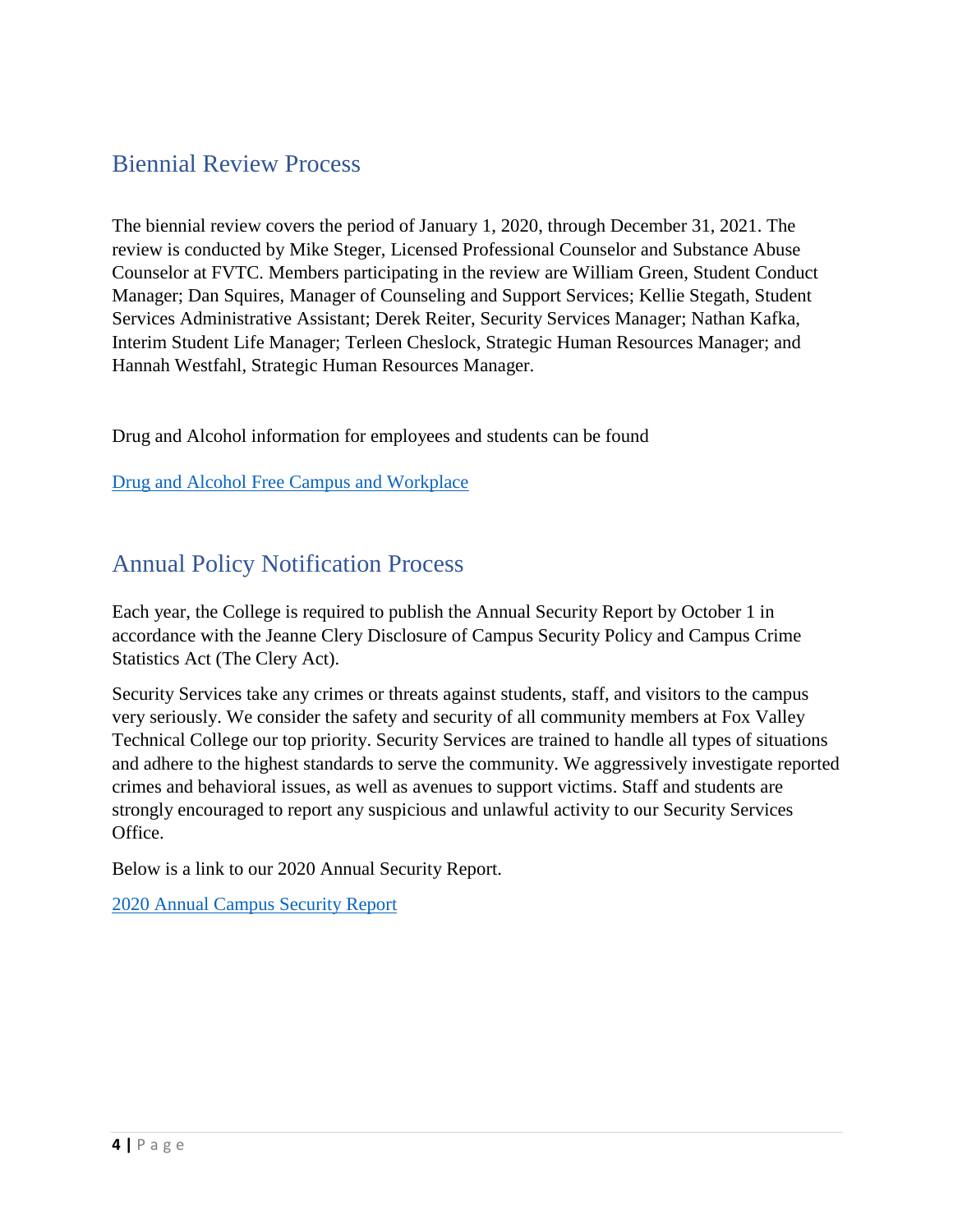## <span id="page-4-0"></span>Prevalence Rate, Incidence Rate, Needs Assessment and Trend Data

Figure 1 shows the reported Drug and Alcohol related crimes on Fox Valley Technical College campuses during this reporting period. These statistics are updated on or before October 1 of each year for the previous 3 calendar years. Statistics are divided between the Appleton and Oshkosh campuses, Regional Centers, student housing facilities, non-campus properties, and public properties immediately adjacent to the campuses.

A written letter was mailed to all law enforcement agencies requesting crime information that occurred on college owned, leased, controlled, or rented properties. Not all the agencies could provide the statistics requested.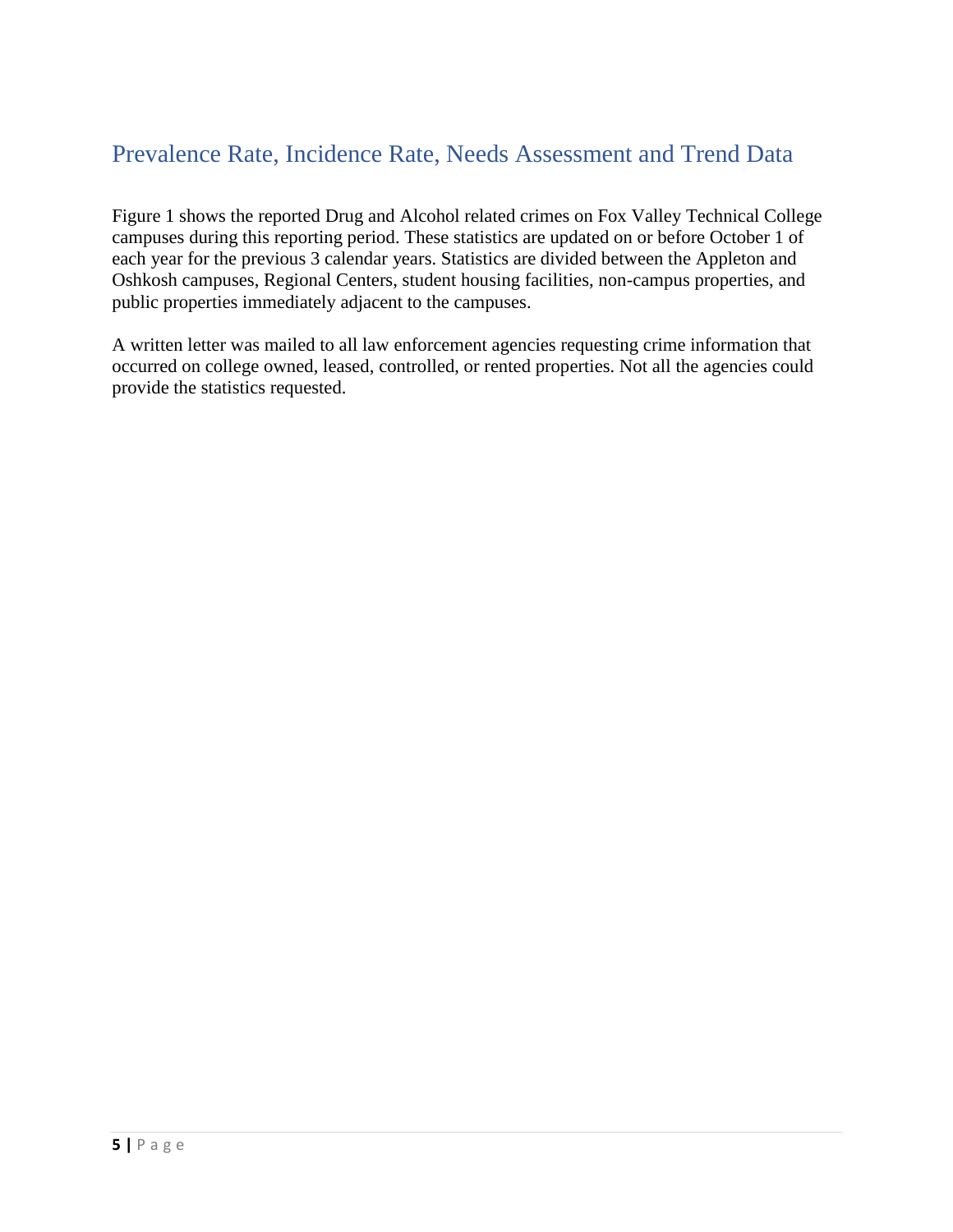| Offense                                | Year | On-Campus<br>Property | Student<br>Residential<br><b>Housing</b> | Public<br>Property |
|----------------------------------------|------|-----------------------|------------------------------------------|--------------------|
| <b>Arrests:</b>                        | 2018 | $\mathbf{1}$          | $\mathbf 1$                              | $\pmb{0}$          |
| <b>Drug Abuse</b><br><b>Violations</b> | 2019 | 3                     | 3                                        | $\mathbf 0$        |
|                                        | 2020 | $\pmb{0}$             | $\mathbf 0$                              | $\pmb{0}$          |
| <b>Disciplinary</b>                    | 2018 | $\mathbf{1}$          | $\mathbf{1}$                             | $\pmb{0}$          |
| <b>Referrals:</b>                      | 2019 | 3                     | 3                                        | $\pmb{0}$          |
| <b>Drug Abuse</b><br><b>Violations</b> | 2020 | 0                     | $\boldsymbol{0}$                         | $\pmb{0}$          |
| Arrests:                               | 2018 | $\pmb{0}$             | $\mathbf 0$                              | $\pmb{0}$          |
| <b>Liquor Law</b>                      | 2019 | $\overline{4}$        | $\sqrt{4}$                               | $\mathbf 0$        |
| <b>Violations</b>                      | 2020 | $\pmb{0}$             | $\pmb{0}$                                | $\pmb{0}$          |
| <b>Disciplinary</b>                    | 2018 | 31                    | 30                                       | $\mathsf 0$        |
| <b>Referrals:</b>                      | 2019 | 18                    | 15                                       | $\mathbf 0$        |
| <b>Liquor Law</b><br><b>Violations</b> | 2020 | $\overline{7}$        | $\overline{7}$                           | $\pmb{0}$          |
| <b>Fatalities:</b>                     | 2018 | 0                     | $\pmb{0}$                                | $\mathsf 0$        |
|                                        | 2019 | 0                     | $\boldsymbol{0}$                         | $\mathsf 0$        |
|                                        | 2020 | 0                     | $\boldsymbol{0}$                         | $\pmb{0}$          |

**The Clery Act requires the College to report all crime statistics from Tech Village student housing in both the Tech Village student housing column as well as the main campus column.**

#### Figure 1

The Behavioral Intervention Team has been in existence at the College since 2009. Originally, the team was comprised of staff from Security Services, Counseling Services, and Student Life. In 2011, it was expanded to include representatives from Counseling Services, Faculty, Educational Support Services, Management, Diversity and Inclusion Services, and Student Life. This group meets on a weekly basis and if there is an emergency.

The purpose of this team is to provide a cross-functional, multidisciplinary point of contact for members of the college community who have encountered student behavior that they perceive as aberrant, threatening, or dangerous. The team aims to track "red flags" in student behavior to identify individual or group behavior patterns, or disturbances. The cross-functional team will then investigate, perform a threat assessment, and determine the best ways to support and/or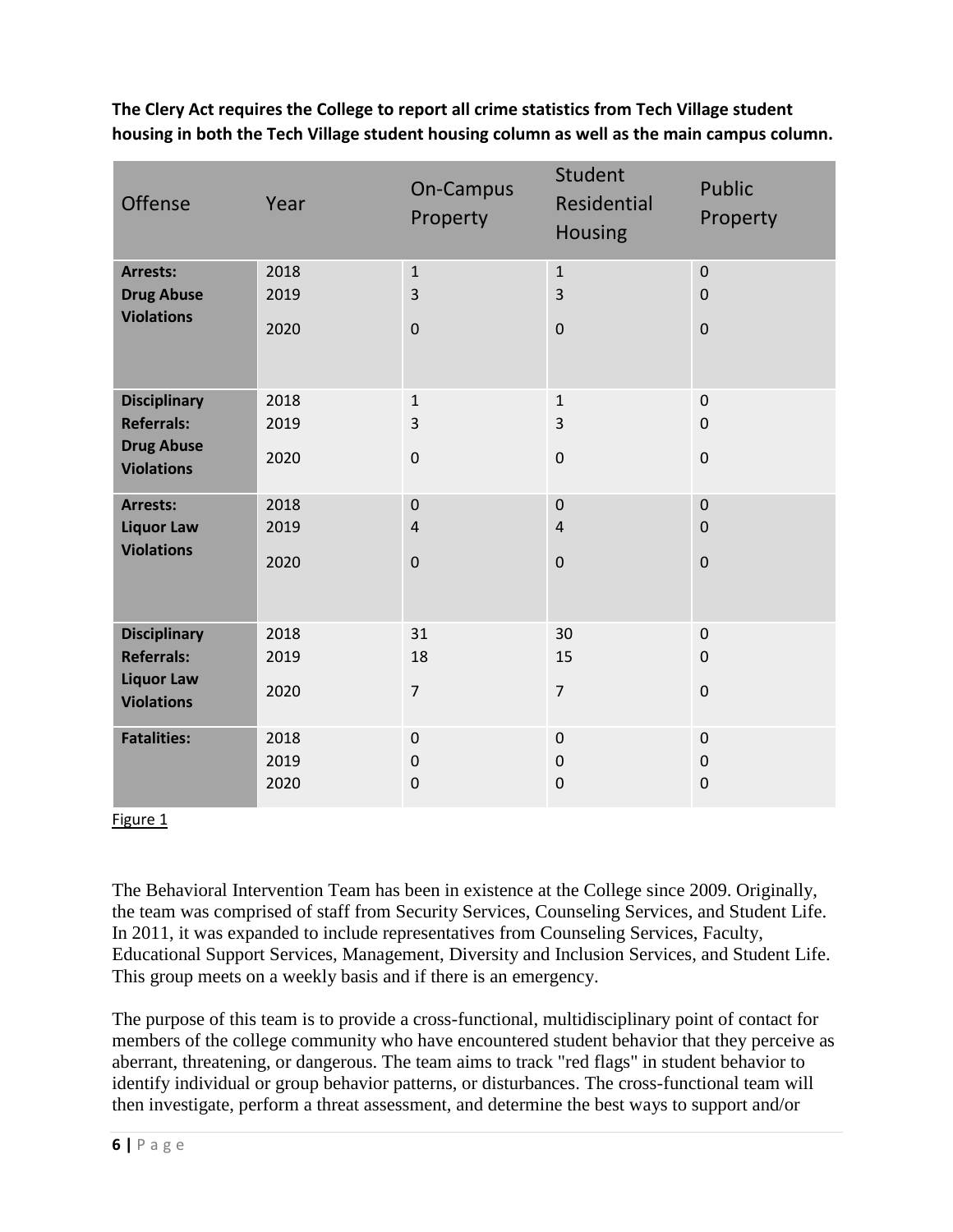intervene. The purpose is to promote the success of individual students, as well as the overall safety of the campus community. The team will act promptly to follow-up with the individual initiating the report and determine a plan of action.

Actions taken by the team could include the following:

- $\triangleright$  Assisting faculty with appropriate intervention strategies
- ➢ Assist in writing a Behavioral Success Plan
- ➢ Provide resources for students and staff
- $\triangleright$  Make recommendations for drug and alcohol education
- ➢ Connect with community-based services to assist the student

Fox Valley Technical College maintains internal processes specific to alcohol and drug issues with staff. However, we currently do not track instances for staff. They are handled on a case by cases basis with outcomes specific to the staff member and the situation associated with it.

## <span id="page-6-0"></span>Policy, Enforcement & Compliance

### <span id="page-6-1"></span>**Policy**

Fox Valley Technical College supports the goals and policies of a drug and alcohol-free educational environment and workplace and is committed to providing students, faculty, staff, and visitors a safe and healthy campus and workplace. FVTC recognizes the health risks associated with controlled substance use and alcohol misuse and is committed to supporting students and employees who seek treatment for these issues. FVTC also recognizes that controlled substance use and alcohol misuse diminish workplace productivity, student learning and presents concerns for overall Security Services.

The provisions of this policy are intended to comply with applicable state and federal laws including, but not limited to, the Drug-Free Workplace Act of 1988, the Drug-Free Schools and Communities Act Amendments of 1989, and the Americans with Disabilities Act of 1990.

The following conduct is prohibited:

➢ **Alcohol -** Using, selling, manufacturing, distributing, possessing, storing, dispensing, or being under the influence of alcohol on college owned or leased facilities, including grounds, as part of any College-related activity, except as authorized under college policy. Limited alcohol service for community social events held at college facilities can be provided with prior authorization by the President. The unlawful sale, use, and possession of alcoholic beverages is prohibited.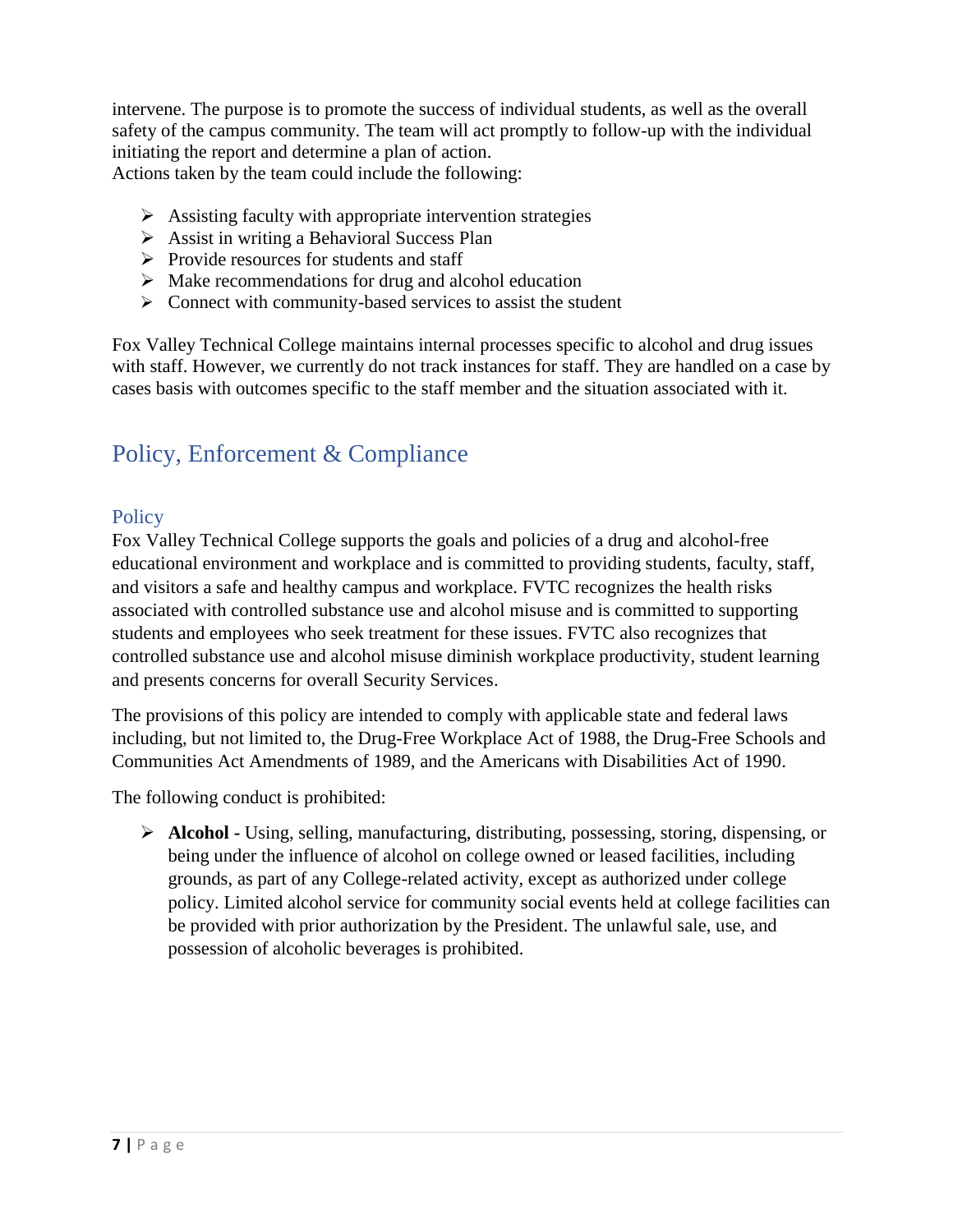- ➢ **Controlled Substances** Using, selling, manufacturing, distributing, possessing, storing, dispensing, or being under the influence of controlled substances on college owned or leased facilities, including grounds. Unlawful possession, use, sale, or distribution of controlled substances, illicit drugs, or alcohol by any student, employee, or vendor on college property or at any College-sponsored activity is prohibited. Controlled substances refer to any drug or substance that is legally prohibited including, but not limited to, marijuana (THC), cocaine, opiates, phencyclidine (PCP), amphetamines (including methamphetamines).
- ➢ **Other Misconduct** Any other conduct that the College determines to be inconsistent with providing a drug and alcohol-free campus and workplace. Employees will, as a condition of employment, abide by the terms of this policy and report any conviction under a criminal drug statute for violations occurring on or off the College premises while conducting College business. A report of a conviction must be made within five (5) days after the conviction to the immediate supervisor, as required by the Federal Drug Free Workplace Act. The College will notify the appropriate Federal agency as required under the Drug-Free Workplace Act of any reported convictions of employees as identified above on a timely basis. Any violations of this policy related to faculty or staff will be referred to Human Resources and any violations related to students will be referred to Security Services for appropriate follow up and action.

The policy may be accessed online at [https://www.fvtc.edu/MyFVTC,](https://www.fvtc.edu/MyFVTC) tab Student Forms & Policies, Policies and Procedures and Drug & Alcohol-Free Campus and Workplace.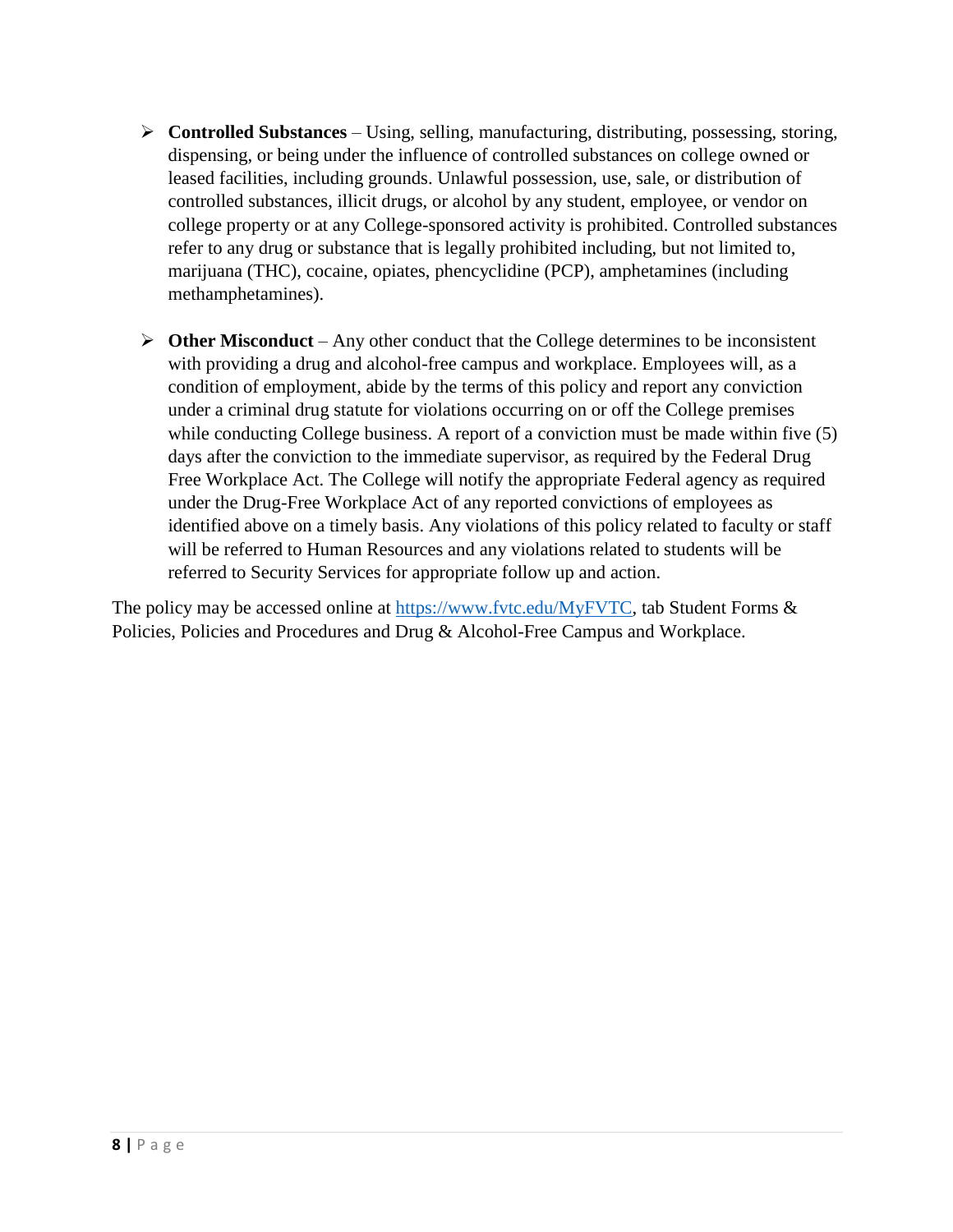### <span id="page-8-0"></span>Student Enforcement

Local, state, and federal law enforcement has primary responsibility for the enforcement of State underage drinking laws as well as the enforcement of Federal and State drug laws.

The following remedies and sanctions may be imposed where students have been found responsible for violation of the Drug and Alcohol-Free Campus and Workplace Policy and the Fox Valley Technical College Code of Conduct.

**1**. **Warning -** An official written notice that the student has violated Fox Valley Technical College policies and/or rules and that more severe conduct action will result should the student be involved in other violations while the student is enrolled at FVTC.

**2**. **Counseling Referral-** A referral to FVTC Counseling resources to assess challenges associated with chemical use, process through personal concerns, and discuss additional resources that may be needed. Students who may have needs best addressed by community partners may be issued referrals to community agencies.

**3**. **Community Services –** Remanding students to complete activities in the Community under a restorative justice model.

**4**. **Behavior Probation** - Notices that further violation of this Code may result in suspension from Fox Valley Technical College, a specific program or Division. In addition, the decision may place some additional restrictions on membership in student organizations and/or participation in activities or may establish special restitution or service requirements.

**5**. **Fox Valley Technical College Suspension** - Separation from Fox Valley Technical College for a specified minimum period, after which the student is eligible to return. Eligibility may be contingent upon satisfaction of specific conditions noted at time of suspension. During the suspension period, the student is banned from college property, functions, events and activities without prior written approval from the Manager-Student Conduct. This sanction may be enforced with a trespass action if necessary.

**6**. **Facilities Restriction -** Revocation or restriction of privileges for the use of some but not all College facilities

**7**. **Fox Valley Technical College Expulsion** - Permanent separation from Fox Valley Technical College. The student is banned from college property and the student's presence at any Fox Valley Technical College-sponsored activity or event is prohibited. This action may be enforced with a trespass action as necessary.

### **8**. **Other Educational Resources as Deemed Appropriate by the Conduct Manager**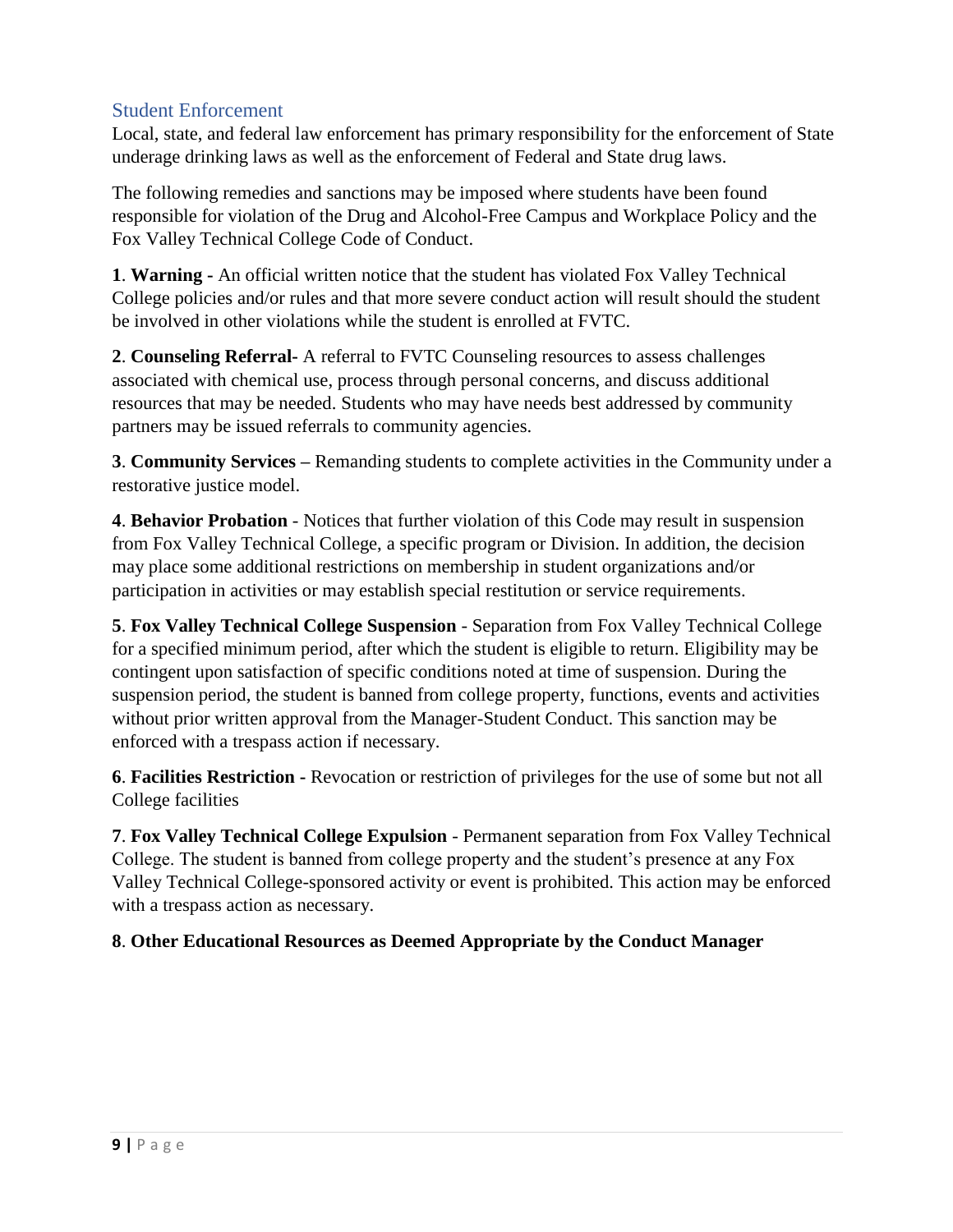Additional remedies may include referral of the student responsible to alcohol and drug abuse counseling or support services located at Fox Valley Technical College or in the general community.

Wisconsin State Statutes recognize that drug and alcohol abuse can be serious criminal offenses. It is important for all members of the college to understand how these offenses are defined in law, and to be aware of the penalties. Listed below are two relevant Wisconsin Statutes governing drug and alcohol use. Detailed information is located on the Wisconsin State Legislature home web page at [https://docs.legis.wisconsin.gov/statutes/statutes/961/IV/41.](https://docs.legis.wisconsin.gov/statutes/statutes/961/IV/41)

- $\triangleright$  Chapter 961 regulates illegal drug use and controlled substances and outlines specific penalties for violating the statute.
- $\triangleright$  Chapter 125 regulates illegal use of alcoholic beverages and outlines specific penalties for violating the statute.

For Federal Statutes please reference the following link:

• [https://www.dea.gov/sites/default/files/2020-04/Drugs%20of%20Abuse%202020-](https://www.dea.gov/sites/default/files/2020-04/Drugs%20of%20Abuse%202020-Web%20Version-508%20compliant-4-24-20_0.pdf) [Web%20Version-508%20compliant-4-24-20\\_0.pdf](https://www.dea.gov/sites/default/files/2020-04/Drugs%20of%20Abuse%202020-Web%20Version-508%20compliant-4-24-20_0.pdf)

More resource links can be found in the Appendix.

### <span id="page-9-0"></span>Employee Enforcement

Drug or alcohol situations that involve employees are handled on a case-by-case basis. The situation is assessed by focusing on providing well-being resources and support. Human Resources would conduct check-in with the employee and manager to continue support. If behavior continues, the situation will be revaluated for the next steps.

### <span id="page-9-1"></span>**Compliance**

In compliance with the Drug Free Schools and Communities Act, the College publishes information regarding the College's educational programs related to drug and alcohol abuse prevention, sanctions for violations, and a description of health risks associated with alcohol and other drug use. FVTC provides a description of available treatment programs for Fox Valley Technical College students and employees. These cases are referred to the Student Conduct Manager, AODA Counselor, and Human Resources.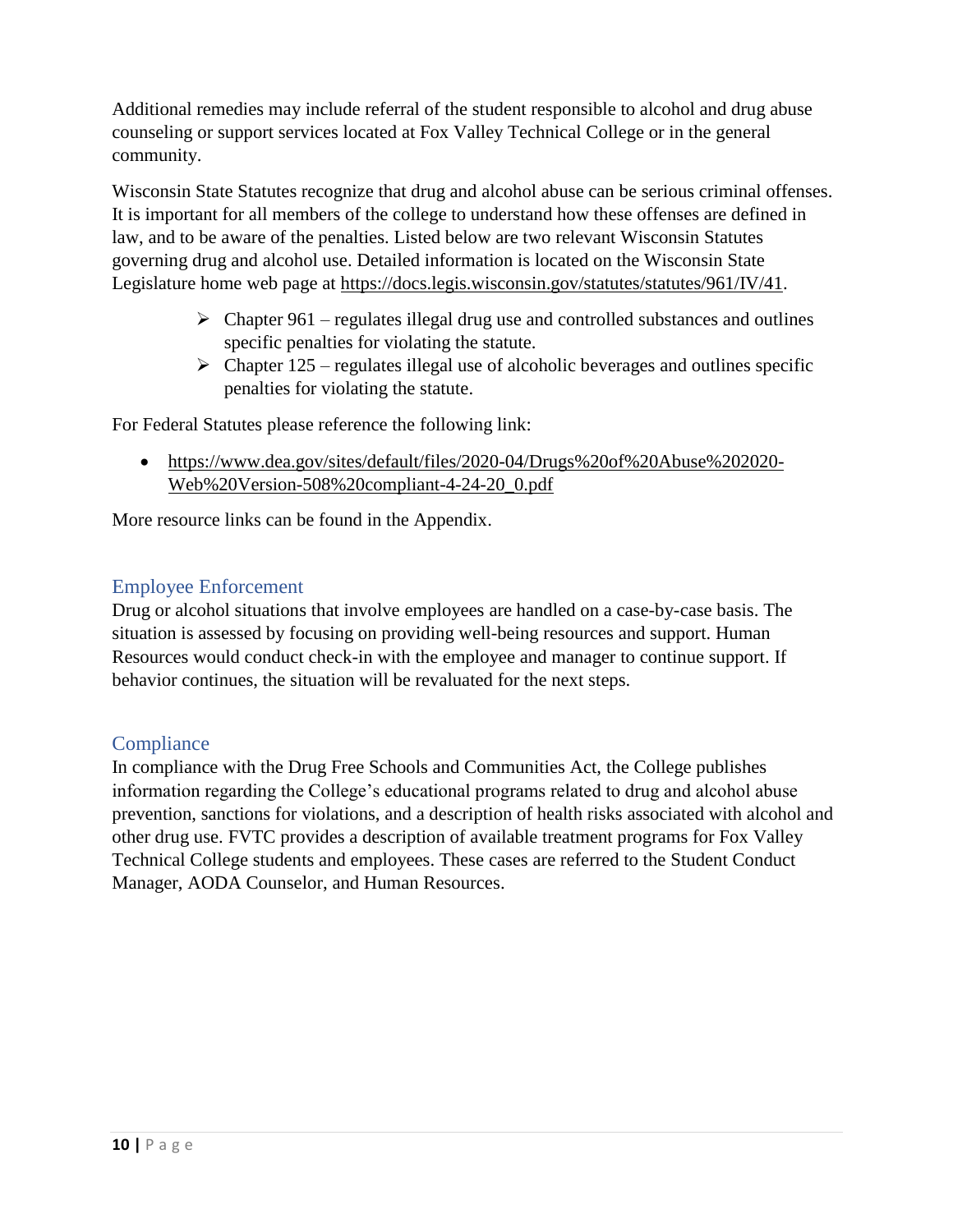## <span id="page-10-0"></span>Programs and Interventions

Fox Valley Technical College offers services to both educate and intervene with students regarding drug and alcohol use. Prevention strategies aim to provide psychoeducation to students to encourage healthy lifestyle choices, abstinence from illicit chemicals, and responsible use of alcohol. Intervention strategies provide relapse prevention and substance use disorder education. If ongoing or more intensive services are needed a student will be referred to a community provider.

#### <span id="page-10-1"></span>Prevention Strategies

- ➢ Lunch and Learn (Self-help services)
	- Generally offered to students and staff population with emphasis on Alcohol and Drug usage.
- ➢ Pre-recorded videos focusing on mental health coping skills
	- Relapse prevention for students who have a current addiction challenge.
	- Videos available on student learning platform, Blackboard, and college social media sties.
- ➢ Tech Village Housing (available to FVTC Students)
	- Deliver Alcohol and Drug presentations each semester
- ➢ Classroom Alcohol and Drug presentations each semester
- ➢ AODA Counselor presence at Wellness Events
- ➢ EAP (Employee Assistance Program)

#### <span id="page-10-2"></span>Intervention Strategies

- ➢ Offer .5 services: Relapse Prevention or AOD education sessions
	- Assessment/Screen
		- Barriers and challenges
		- Trends and behavior patterns
		- Recommendations
	- Psychoeducation
	- Support
- ➢ Linkage: Assess and refer services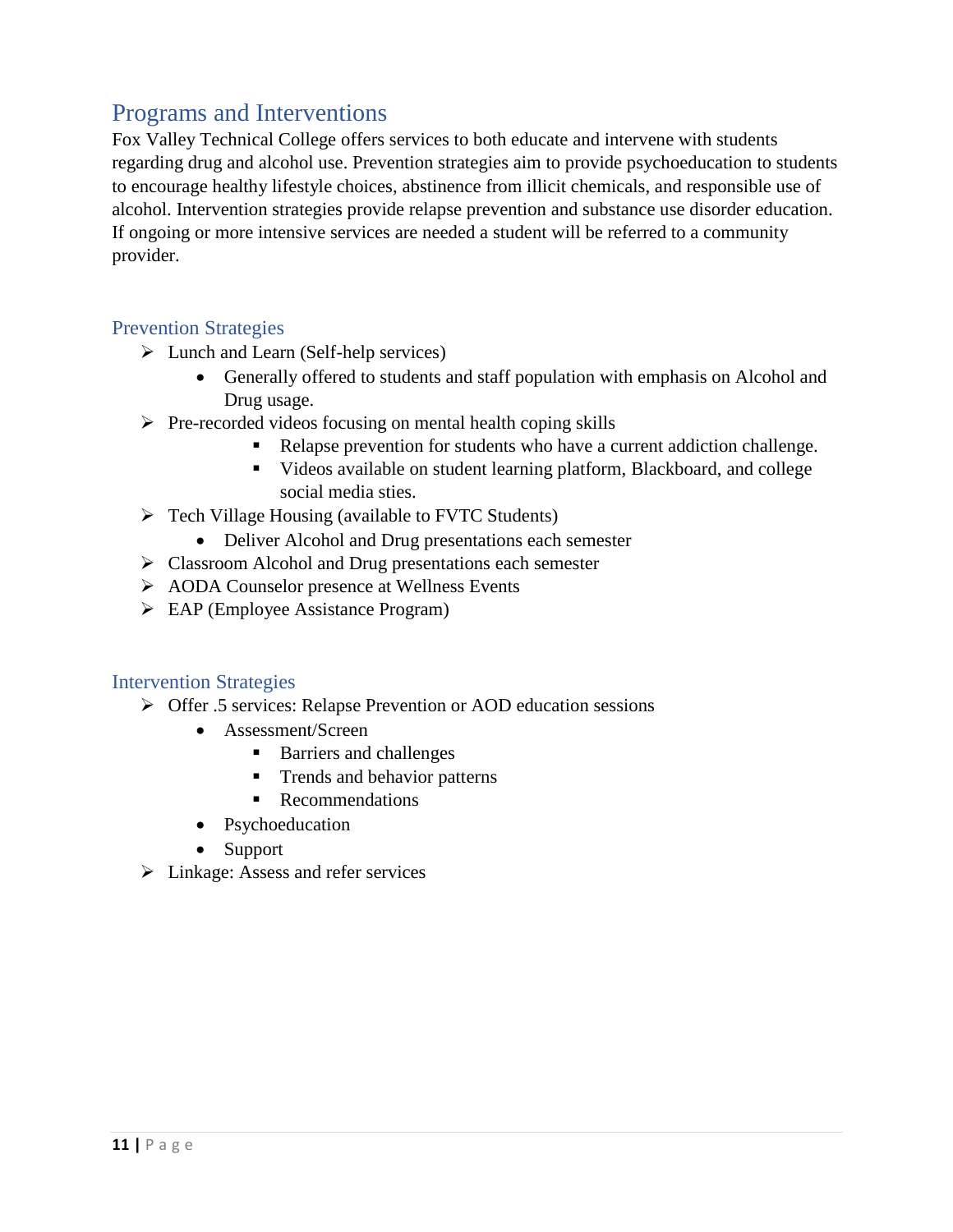## <span id="page-11-0"></span>Biennial Goals and Objectives and Achievement

The review team have outlined the goals, objectives and achievements to keep us on track as we continue our efforts in college safety measures.

### <span id="page-11-1"></span>Achievements

- ➢ Expanded the DFSA Committee to include members of our Security, Student Life, Conduct, Human Resources, Counseling, and Executive Leadership Teams.
- ➢ Continued to offer the Lifeline Assistance Program through Counseling and Advising Services.
	- o This program is designed for students to receive free individual counseling for issues such as: alcohol and other drug use, codependency, and smoking cessation.
	- o This program includes a full-time counselor specialized in alcohol and other drug use, committed to students or staff who need individual counseling.
	- o Included in this program, are opportunities for individuals to participate in group sessions such as "Lunch & Learn" specific to alcohol and drug prevention and intervention strategies facilitated by the counselor
- ➢ Conducted six trainings on Motivational Interviewing for staff members over the last two years. Delivered sessions on Mental Health First Aid and Question, Persuade, Refer training.
- ➢ Created procedures in working with the Conduct Office to refer students to AODA services.

### <span id="page-11-2"></span>Student Goal and Objective

- $\triangleright$  Continue to encourage students to contact Counseling & Advising Services for assistance with any alcohol or drug related concerns or struggles.
- $\triangleright$  Work with our community partners to invite guest speakers to share alcohol and drug related experiences.
- ➢ Provide incentives to generate more participation to increase awareness and lessen stigmas.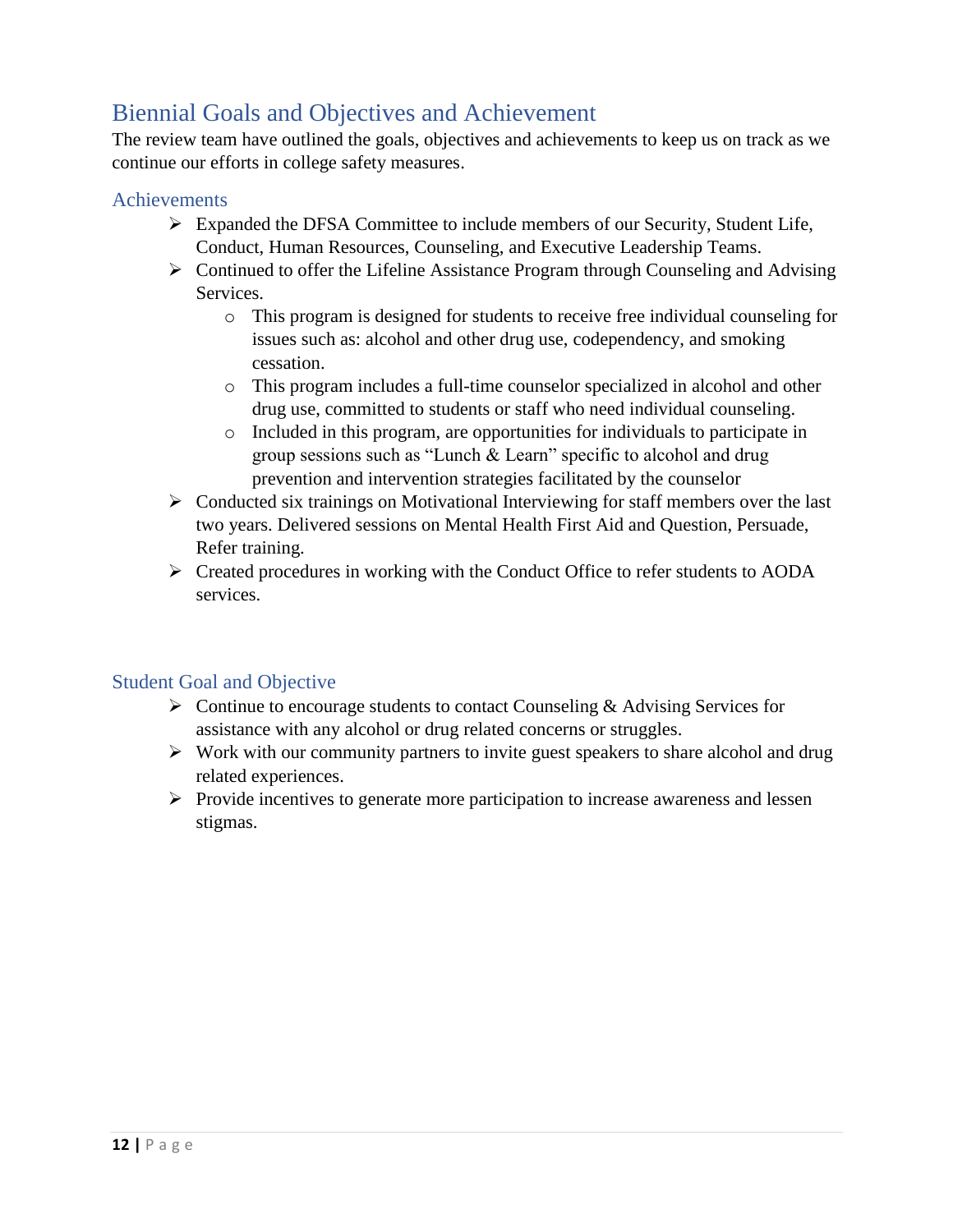### <span id="page-12-0"></span>College Goal and Objective

- ➢ Develop baselines in prevention and intervention measures for individual and group participation.
	- Lifeline now has a unique comment code to assist us in monitoring usage of services. During the last Biennium, five students utilized smoking cessation services and two referrals were made to the staff Counselor related to AODA violations.
- $\triangleright$  Develop new training programs that outline current drug and alcohol statistics along with providing coping skills to use in place of drug and alcohol usage.
- $\triangleright$  Expand our website presence to include visual aids about our alcohol and drug use support services.
- $\triangleright$  Continue to review our policies and communicate the scope of any changes where necessary.

## <span id="page-12-1"></span>AOD SWOT Analysis

During the period of the biennium, the DFSA committee met to review, revise, and enhance institutional planning for Alcohol, Tobacco, and Other Drug policies and programs. Utilizing a SWOT (Strengths /Weaknesses /Opportunities /Threats) framework, the planning efforts resulted in significant changes.

### <span id="page-12-2"></span>Policy Review

- $\triangleright$  Strengths
	- Policies do address campus stance of substance use.
	- Reflects the differences between primarily residential campus environment and our technical college.

#### ➢ Weaknesses

- The College is recommended to integrate travel policies to consistently cover the same level of permissible activities/behaviors around alcohol use.
- ➢ Opportunities
	- The college recommended creating a review team to examine travel policies and adopt a uniform policy to address staff and student behavior related to alcohol use when traveling on official college business.

#### ➢ Threats

• No threats identified at this time. The committee will continue to review.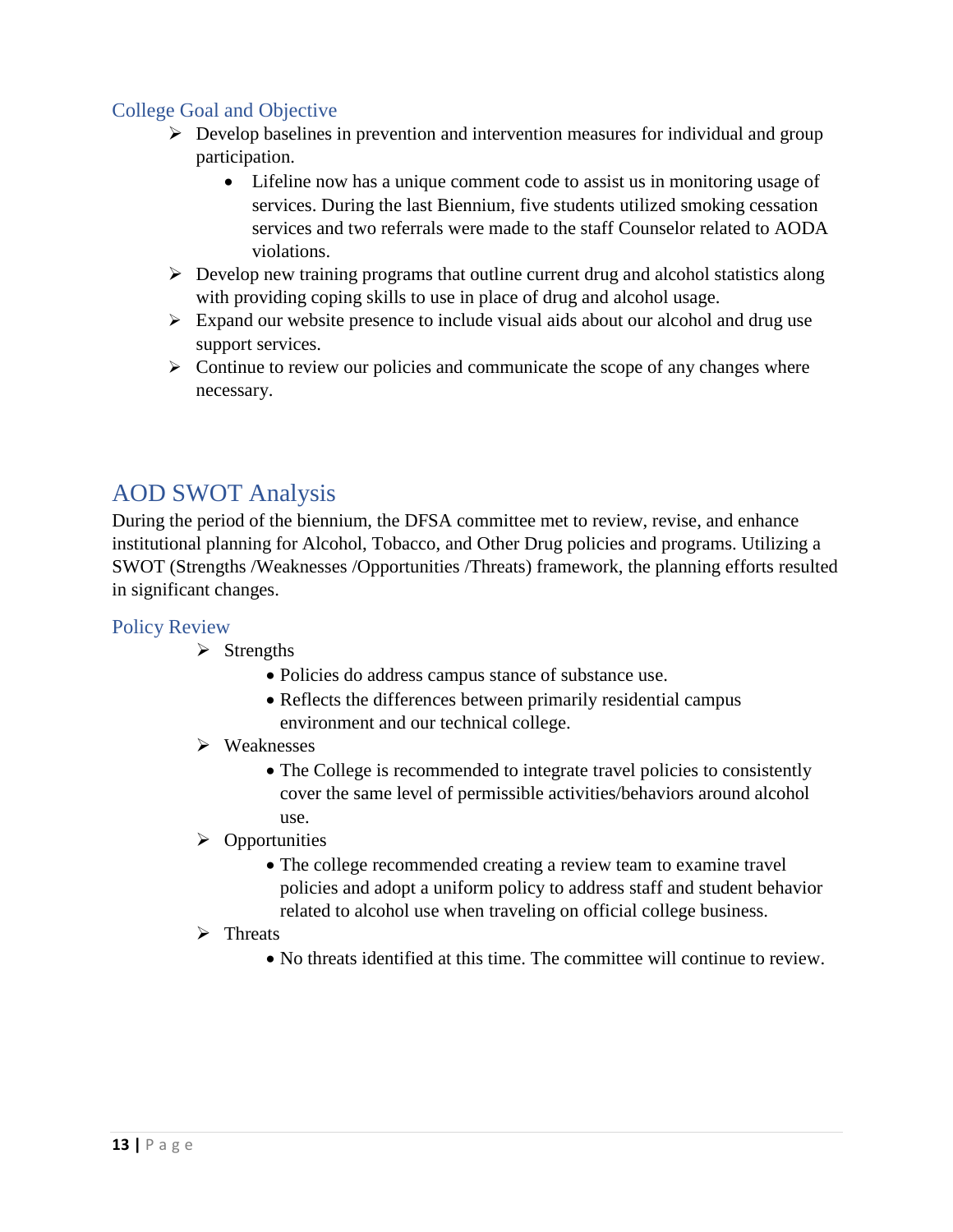### <span id="page-13-0"></span>Program/Intervention Review

- ➢ Strengths
	- Offering smoking cessation assistance to students.
	- Provision of free consultation services with a licensed Substance Abuse Counselor.
	- Student life offers numerous student experiences without alcohol present.
- ➢ Weaknesses
	- Signage and policies needing to be updated (i.e. smoking signage to also address vaping)
	- Services available to students are limited to .5 services (Education).
	- Cultural focus missing from overall strategy. Some of our International students may not have a thorough understanding of alcohol use practices and policies at the College.
	- We have a limited presence within on-campus housing.
	- Unclear message within the college about what services can be administered through Counseling & Advising specific to AODA issues.

#### ➢ Opportunities

- College wide educational campaign on AODA campus policies.
- Explore offering 1.0, outpatient services to students without mandated services requirements.
- Build interventions focused on a population of students who are operating under diverse cultural norms. Develop a strategy to align expectations.
- Examine other practices from WTCS Colleges around substance use prevention and intervention with staff and faculty.
- Strengthen connections with Tech Village to support policies to decrease substance use/abuse.
- Link in AODA faculty as resources and stakeholders.
- Develop data collection process to better understand substance use amongst our student population.
- ➢ Threats
	- Increasing service utilization may require additional capacity. We will continue to monitor and make appropriate recommendations as needed.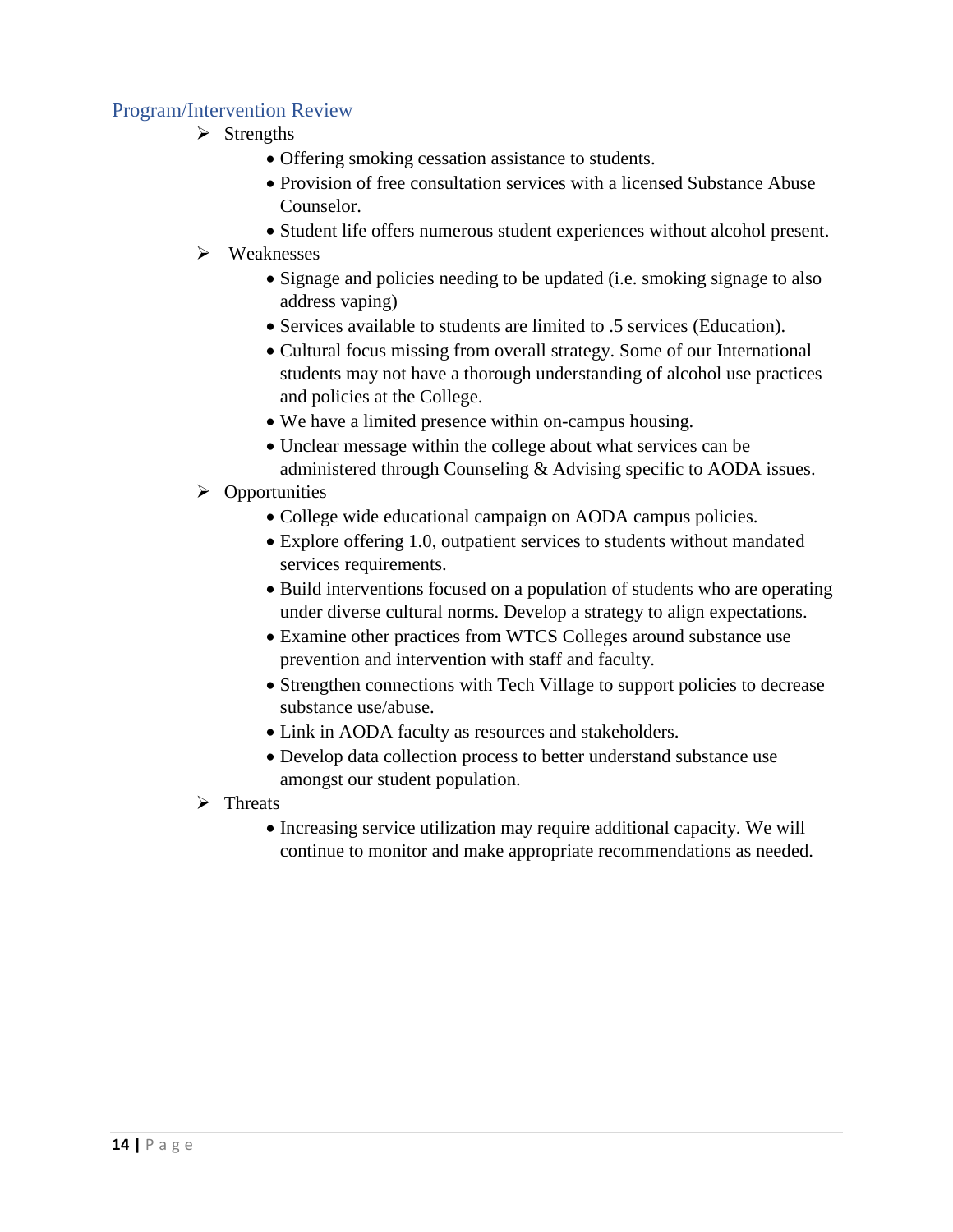## <span id="page-14-0"></span>Goals, Metrics, and Recommendations for next Biennium

#### <span id="page-14-1"></span>**Goals**

- ➢ Create a marketing strategy to clarify and promote resources offered through FVTC Counseling to include updating information on our webpage and speaking directly to Departments about resources available on campus.
- ➢ Examine recommendations around increase of service offerings from .5 (Education) to 1.0 (1:1 Counseling).
- ➢ Creating presentations on substance abuse to educate faculty and staff.
- $\triangleright$  Continue to develop a relationship with campus housing to include Resident Assistant training each year on signs of intoxication, resources, and referrals.

#### <span id="page-14-2"></span>Recommendations

- ➢ Consider aligning efforts with the SUDC program to promote healthy messages around AODA issues and building events that provide education to the campus community.
- $\triangleright$  Review opportunities and risks in offering 1.0 (1:1 Counseling) services for students through FVTC Counseling
- ➢ Examine the viability of developing a Recovery Community at FVTC.
- ➢ Explore the option to bring Naloxone training for the Campus Community.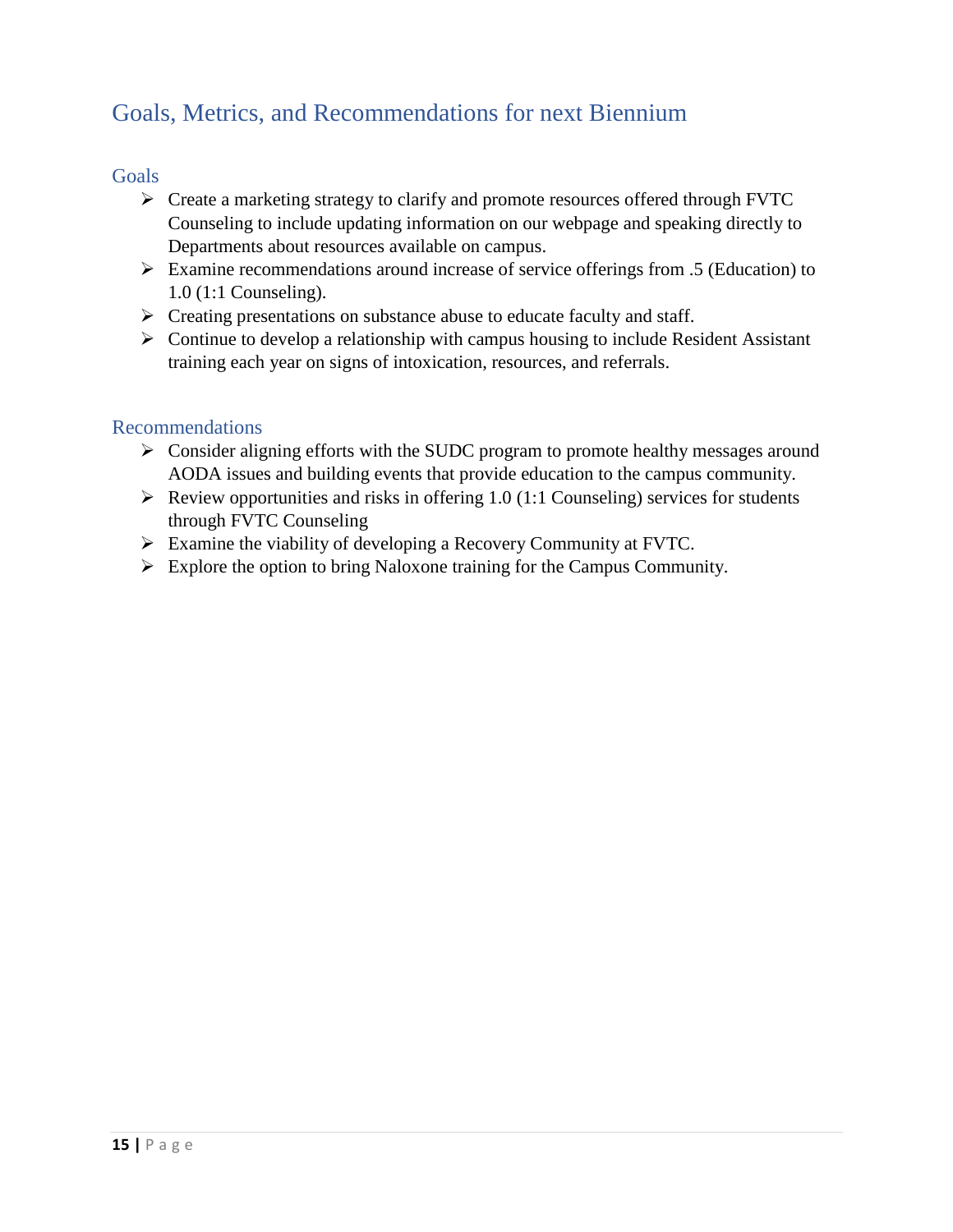## <span id="page-15-0"></span>**Conclusion**

Fox Valley Technical College is recognized for serving approx. 50,000 students annually, most within the state of Wisconsin under the WTCS (Wisconsin Technical College System). The College takes pride in the importance placed on the wellness and safety of our students and staff. The College works diligently to create an environment that is welcoming to all students and staff regardless of their diverse cultures, backgrounds, barriers, and aspirations. Alcohol and drug use are a widespread problem throughout the state and other campuses alike. In our efforts to continuously work to decrease the number of alcohol and drug use occurrences, we understand the long-term work that lies ahead as we develop new strategies and approaches.

Fox Valley Technical College has achieved deliverables around student and staff safety and will continue to implement new processes as we work towards an Alcohol and Drug Free Campus. Some deliverables are:

- $\triangleright$  Recruit and hire new Conduct Manager (2021)
	- o Include Conduct Manager in evaluation and discussion of DFSA initiatives.
- $\triangleright$  Build relationships and processes specific to student housing to better identify and serve students who violate substance abuse policies or are self-identifying as needing assistance.

With these collaborative measures in place, Fox Valley Technical College is moving in the right direction to keep our students and staff supported and safe. As mentioned above, this is an ongoing and ever evolving initiative that needs constant review and scrutiny so we can make the necessary adjustments to ensure our staff and students are safe and healthy.